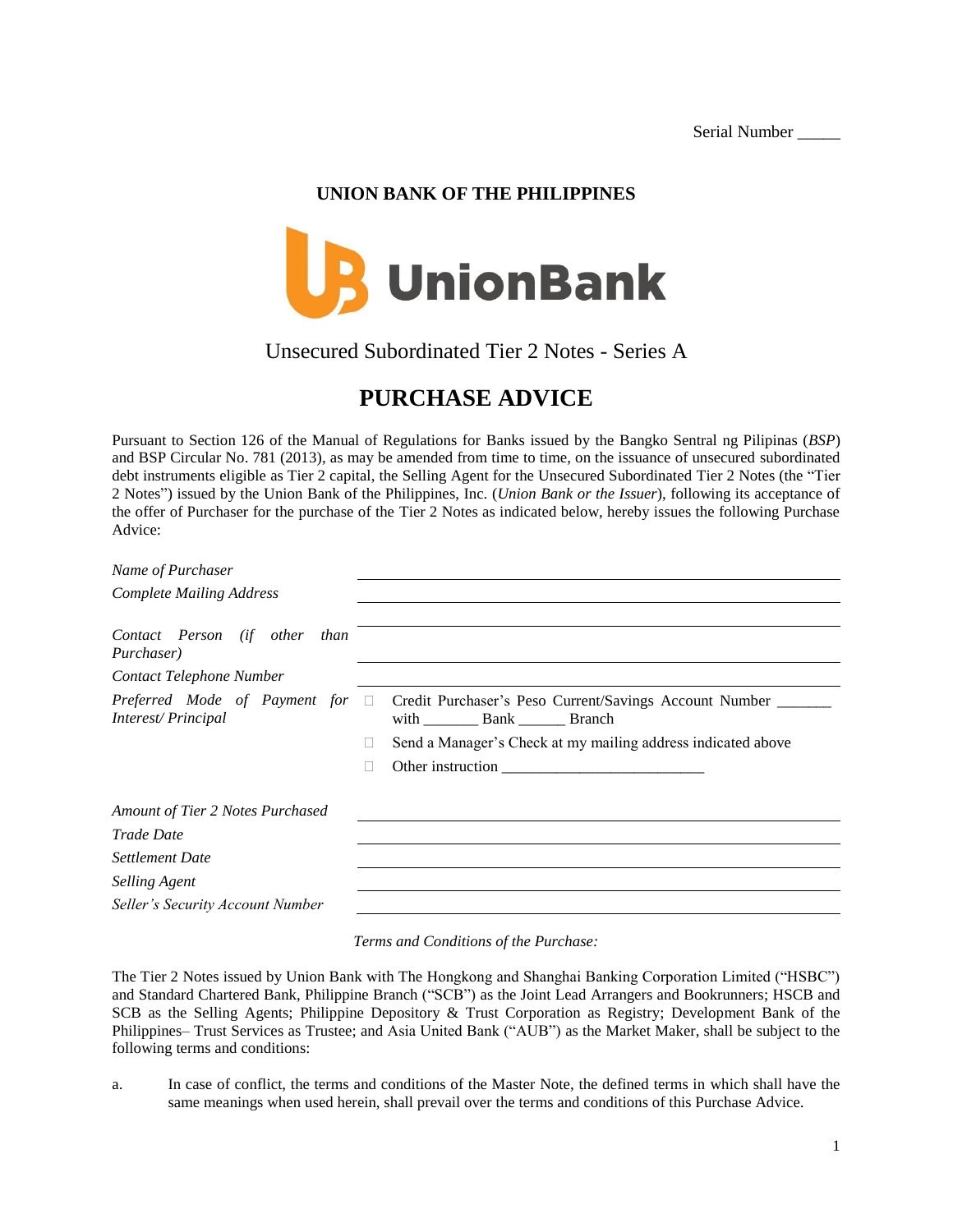- **b. The Tier 2 Notes are not deposits and are not insured by the Philippine Deposit Insurance Corporation.**
- **c. The Tier 2 Notes are unsecured and not covered by a guarantee of the Issuer, Joint Lead Arrangers and Bookrunners, the Selling Agents, or any of their respective subsidiaries and affiliates, or any other arrangement that legally or economically enhances the priority of the claim of the Noteholder as against depositors or other creditors of the Issuer.**
- d. The Tier 2 Notes are not guaranteed by the national government.
- e. In case of insolvency of the Issuer, the Tier 2 Notes will be subordinated in the right of payment of principal and interest to all depositors and other creditors of the Issuer, except those creditors expressed to rank equally with, or behind holders of the Tier 2 Notes.
- **f. The Tier 2 Notes are ineligible as collateral for any loan granted by the Issuer or its subsidiaries or affiliates.**
- **g. The Tier 2 Notes do not have a priority claim, in respect of principal and coupon payments in the event of winding up of the Issuer, which is higher than or equal with that of depositors or other creditors.**
- **h. The Tier 2 Notes cannot be terminated by the Noteholder before maturity date. However, negotiations/transfers from one (1) Noteholder to another do not constitute pre-termination, but shall be subject to the pertinent provisions of the National Internal Revenue Code of 1997, as amended, and regulations of the Bureau of Internal Revenues.**
- i. The Tier 2 Notes may not be pre-terminated at the instance of the Bank, except in case of Maturity Date, Voluntary Redemption Option and Regulatory Redemption and upon prior approval of the BSP and with prior notice to the Noteholders.
- **j. The Tier 2 Notes have a loss absorption feature which means the Tier 2 Notes are subject to a Non-Viability Write-Down in case of a Non-Viability Trigger Event. Upon the occurrence of a Non-Viability Trigger Event, the Issuer shall write-down the principal amount of each Tier 2 Note to the extent required by the BSP, which could go to as low as zero. Additional Tier 1 (AT1) capital instruments shall be utilized first before Tier 2 capital instruments are written-down, until the viability of the Issuer is re-established. In the event the Issuer does not have AT1 capital instruments, then the write-down shall automatically apply to Tier 2 capital.**

**A Non-Viability Write-Down shall have the following effects: (a) it shall reduce the claim on the Tier 2 Notes in liquidation; (b) reduce the amount re-paid when a redemption is properly exercised; and (c) partially or fully reduce the interest payments on the Tier 2 Notes. Upon the occurrence of a Non-Viability Write-Down, the full principal amount of the Tier 2 Notes may be permanently written down to zero and the Tier 2 Notes may be cancelled, and, as a result, the Noteholders may lose the entire amount of their investment in the Tier 2 Notes, irrespective of whether the Issuer has sufficient assets available to settle the claims of the Noteholders under the Tier 2 Notes, in bankruptcy proceedings or otherwise.**

**Any such Non-Viability Write-down will be irrevocable and the Noteholders will, upon the occurrence of a Non-Viability Write-down, not (a) receive any shares or other participation rights in the Issuer or be entitled to any other participation in the upside potential of any equity or debt securities issued by the Issuer or any of its subsidiaries or affiliates, or (b) be entitled to any subsequent write-up or any other compensation in the event of a potential recovery of the Issuer or its subsidiaries.**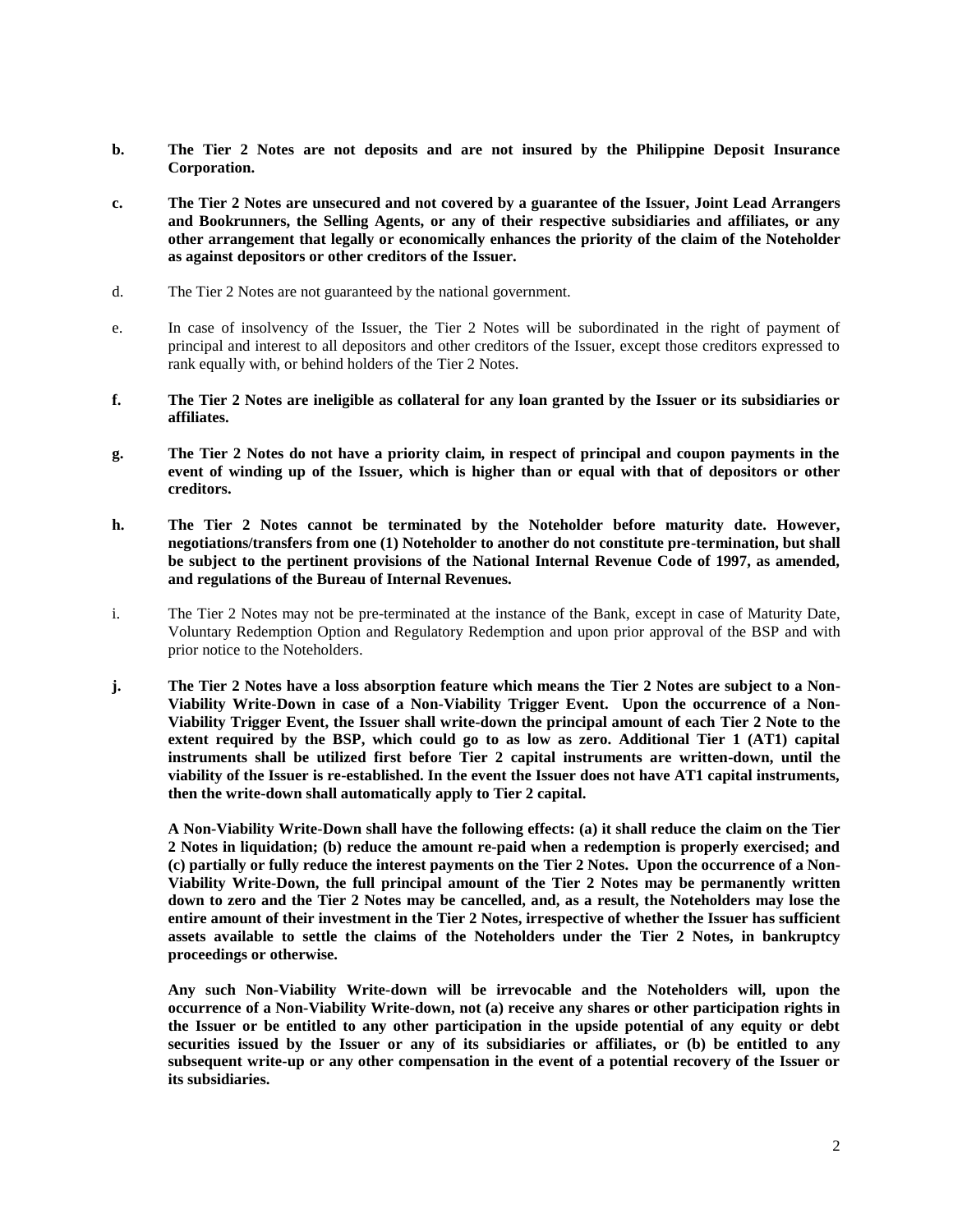- k. AUB shall initially perform the functions and duties of the Market Maker pursuant to the BSP Rules. The Tier 2 Notes will be listed with Philippine Dealing and Exchange Corp. (PDEx). All secondary trading of the Tier 2 Notes must be coursed through the Market Makers, or PDEx (once the Tier 2 Notes have been listed with PDEx).
- l. The Noteholder or its transferees shall not be allowed to, and hereby waive their right to, set off any amount that they may have against the Issuer or the Tier 2 Notes.
- m. The payment of principal on the Tier 2 Notes may be accelerated only in case of bankruptcy or liquidation of the Issuer.
- n. The payment of principal and interest due on the Tier 2 Notes shall be fixed at the time of issuance and may not be linked to the credit standing of the Issuer.
- o. The Tier 2 Notes may not be issued or transferred to a Prohibited Noteholder.
- p. Only registered Noteholders appearing in the Registry as at the relevant Interest Payment Date and Maturity Date shall be eligible to receive the interest payment and principal amount of the Tier 2 Notes when due, as the case may be.
- q. This Purchase Advice is a non-negotiable instrument.
- r. All transfers and changes in title to the Tier 2 Notes shall be recorded in the Registry. Settlement in respect of such transfer or change of title to the Tier 2 Notes, including settlement of documentary stamp taxes and other taxes and fees, if any, arising therefrom shall be for the account of the transferee and/or transferor Noteholder.
- s. As a condition for any sale or transfer of ownership of the Tier 2 Notes, the Registry Confirmation must be surrendered by the Noteholder to the authorized Market Maker for onward transmission to the Registrar and Paying Agent for cancellation.
- t. The failure by a Noteholder to exercise any right or power under the Terms and Conditions shall not be deemed a waiver by such Holder or any other Holders of their privileges or rights under the Terms and Conditions, nor shall any Holder be responsible for the exercise of such rights by the other. Each Noteholder shall be entitled, at its option, to take independent measures with respect to its obligations and rights and privileges under the Terms and Conditions (including the right to declare the Bank in default), and it shall not be necessary for the other Noteholders to be joined as an additional party in any judicial or other proceeding for such purpose.
- u. The Noteholder understands: (i) that the Selling Agent/Market Maker has relied and will rely on the Noteholder's representations and warranties set forth in its Application to Purchase/Consent of Transferee and as stated in this Purchase Advice issued by the Selling Agent or Market Maker, as the case may be; (ii) that the Noteholder's declaration of its tax status, including its tax exempt status, if applicable, is true and correct, and may be relied upon by the Selling Agent/Market Maker, the Registrar and Paying Agent and the Bank in processing payments due to it under the Tier 2 Notes; (iii) that it must immediately notify the Selling Agent/Market Maker, the Registrar and Paying Agent, and the Bank of any change in its tax status, including any suspension or revocation of the tax exemption certificates; and (iv) that the Selling Agent/Market Maker has relied on the Noteholder's undertaking to indemnify and hold the Selling Agent/Market Maker, the Registrar and Paying Agent, and the Bank free and harmless against any and all claims, actions, suits, damages, and liabilities resulting from (x) the non-withholding of the required tax due to the representations as indicated in this Purchase Advice and (y) the reliance on the representations and warranties set forth in the Application to Purchase.
- v. The prospective Noteholder understands and agrees that any transaction on the Tier 2 Notes which utilizes the services of the Registrar and Paying Agent, Selling Agent or Market Maker, as the case may be, may be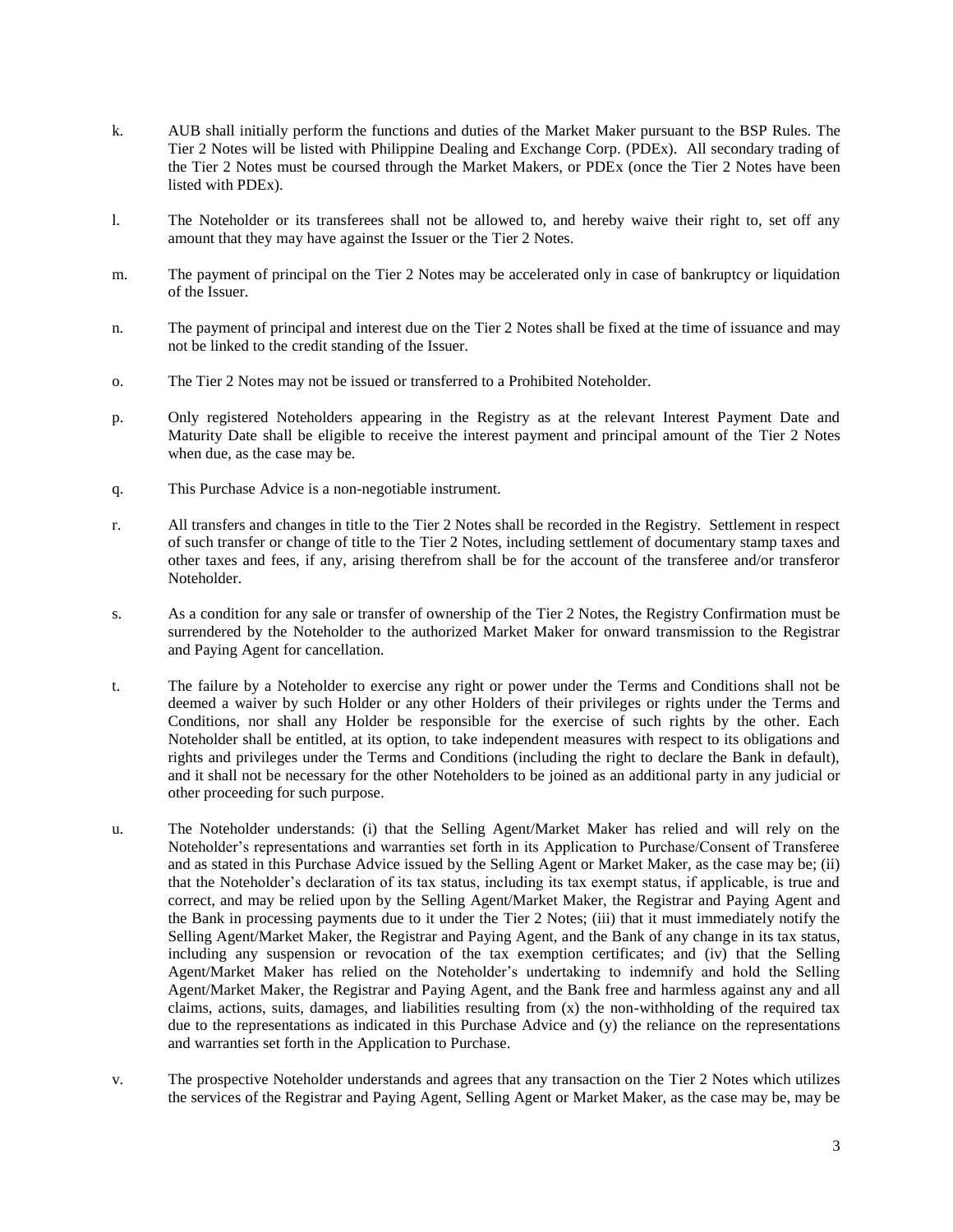subject to such fees and charges for which the prospective Noteholder or its counterparty may be accountable. A copy of the schedule of such fees is available from the appropriate service provider.

w. In case of conflict between the Purchase Advice and the Registry, the Registry shall prevail. Only registered Noteholders as appearing in the Registry as at the relevant Record Date for Interest Payment Date and Maturity Date shall be eligible to receive the interest payments, Voluntary Redemption Amount, Tax Redemption Amount and Regulatory Redemption Amount.

Date

**\_\_\_\_\_\_\_\_\_\_\_\_\_\_\_\_\_\_\_\_\_\_\_\_\_\_\_\_\_\_\_\_\_\_\_\_\_\_\_\_\_\_\_\_\_\_**

[The Hongkong and Shanghai Banking Corporation Limited Standard Chartered Bank, Philippine Branch] *Selling Agent*

By:

[Name of Authorized Representative]

Date:

**WE ACKNOWLEDGE RECEIPT OF THIS PURCHASE ADVICE AND WARRANT THAT WE HAVE READ AND UNDERSTOOD THE TERMS HEREOF.**

 **Conforme: Purchaser / Authorized Representative**